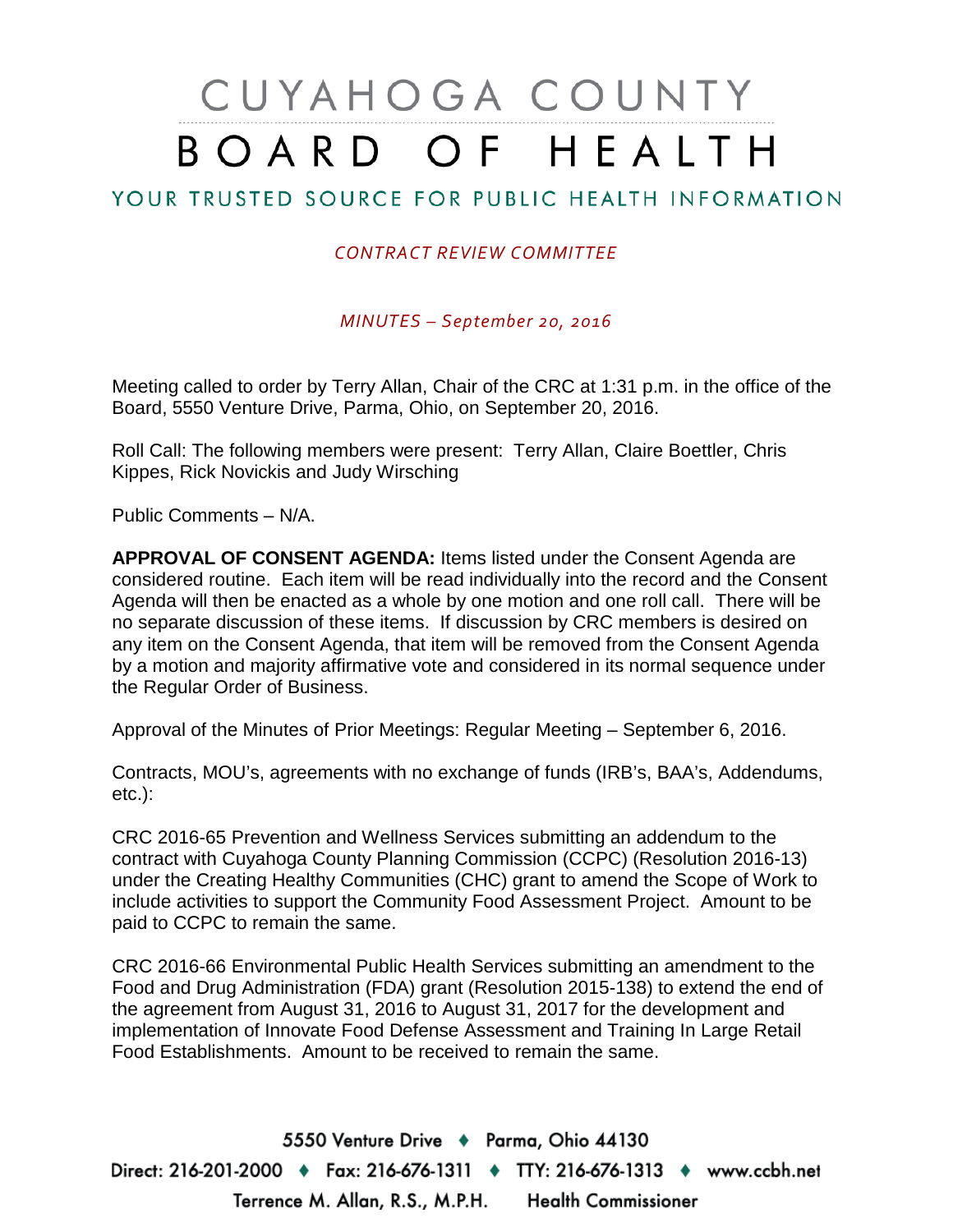It was moved by Claire Boettler, seconded by Rick Novickis, that the consent agenda, including the minutes of the September 6, 2016 Regular CRC, meeting be approved:

The Secretary called the roll:

Ayes: Terry Allan, Claire Boettler, Chris Kippes, Rick Novickis and Judy Wirsching

#### **CONTRACTS AND AWARDS:**

Tabled Items

It was moved by Terry Allan, seconded by Chris Kippes that the following quote (CRC 2016-56) in response to RFP #2016-02 for the Maternal and Child Health Program Community Engagement be accepted as the lowest and best, and a recommendation to award a contract to Neighborhood Leadership Institute in the amount of \$55,000.00 be submitted to the Board for approval (ref. enclosed).

The Secretary called the roll:

Ayes: Terry Allan, Claire Boettler, Chris Kippes, Rick Novickis and Judy Wirsching

New Items For Review

Bid/Quote Openings ≥ \$25,000.00

None

Bid/Quote Openings < \$25,000.00

Lead program Bid Opening presented by: Stephanie McConoughey

It was moved by Rick Novickis, seconded by Claire Boettler that the following quote (CRC 2016-67) for 1438 East 134th St., East Cleveland, Ohio 44112 be accepted as the lowest and best, and a contract be awarded to C.B. Mullins Construction Company, Inc. in the amount of \$15,200.00 (ref. enclosed).

The Secretary called the roll:

Ayes: Terry Allan, Claire Boettler, Chris Kippes, Rick Novickis and Judy Wirsching

It was moved by Claire Boettler, seconded by Chris Kippes that the following quote (CRC 2016-68) for 1589 Coutant Ave., Lakewood, Ohio 44107 be accepted as the lowest and best, and a contract be awarded to Green Home Solutions in the amount of \$9,450.00 (ref. enclosed).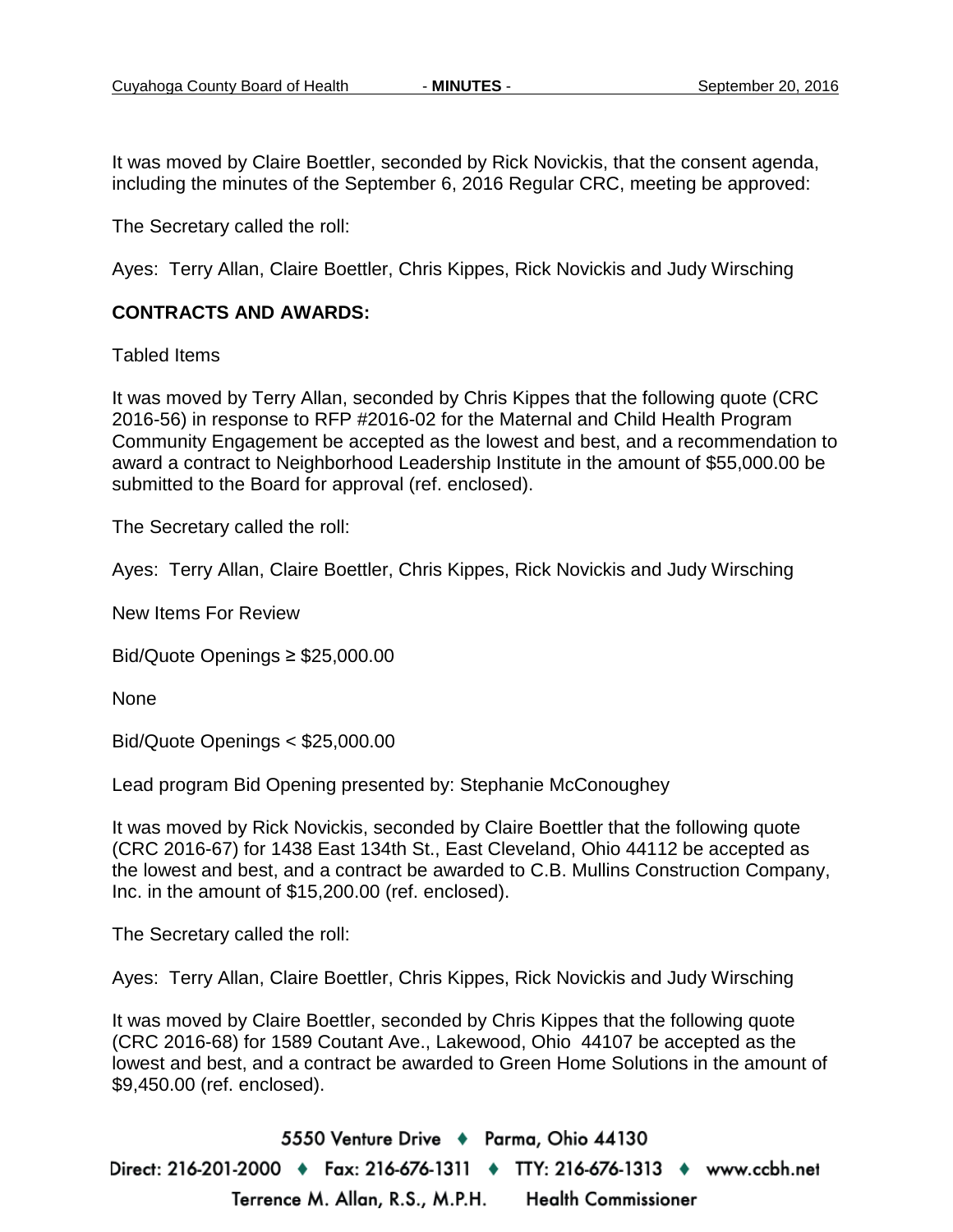The Secretary called the roll:

Ayes: Terry Allan, Claire Boettler, Chris Kippes, Rick Novickis and Judy Wirsching

It was moved by Rick Novickis, seconded by Judy Wirsching that the following quote (CRC 2016-69) for 1438 E 133rd St., East Cleveland, Ohio 44112 be accepted as the lowest and best, and a contract be awarded to C.B. Mullins Construction Company, Inc. in the amount of \$24,300.00 (ref. enclosed).

The Secretary called the roll:

Ayes: Terry Allan, Claire Boettler, Chris Kippes, Rick Novickis and Judy Wirsching

It was moved by Terry Allan, seconded by Claire Boettler that the following quote (CRC 2016-70) for 5578 Dalewood Avenue, Maple Heights, Ohio 44137 be accepted as the lowest and best, and a contract be awarded to Allenbey Construction Company, LLC in the amount of \$20,475.00 (ref. enclosed).

The Secretary called the roll:

Ayes: Terry Allan, Claire Boettler, Chris Kippes, Rick Novickis and Judy Wirsching

It was moved by Chris Kippes, seconded by Judy Wirsching that the following quote (CRC 2016-71) for 19317 Milan Dr., Maple Heights, Ohio 44137 be accepted as the lowest and best, and a contract be awarded to MAE Construction, LLC in the amount of \$14,500.00 (ref. enclosed).

The Secretary called the roll:

Ayes: Terry Allan, Claire Boettler, Chris Kippes, Rick Novickis and Judy Wirsching

It was moved by Rick Novickis, seconded by Judy Wirsching to withdraw the quotes (CRC 2016-72) for 2000 Hanover Dr., East Cleveland, Ohio 44112 to prepare a Request For Proposal (RFP) for the property due to the bids received exceeding \$25,000.00 (ref. enclosed).

The Secretary called the roll:

Ayes: Terry Allan, Claire Boettler, Chris Kippes, Rick Novickis and Judy Wirsching

It was moved by Claire Boettler, seconded by Chris Kippes that the following quote (CRC 2016-73) for 24200 Glenbrook Blvd., Euclid, Ohio 44117 be accepted as the lowest and best, and a contract be awarded to BDL General Contracting in the amount of \$9,030.00 (ref. enclosed).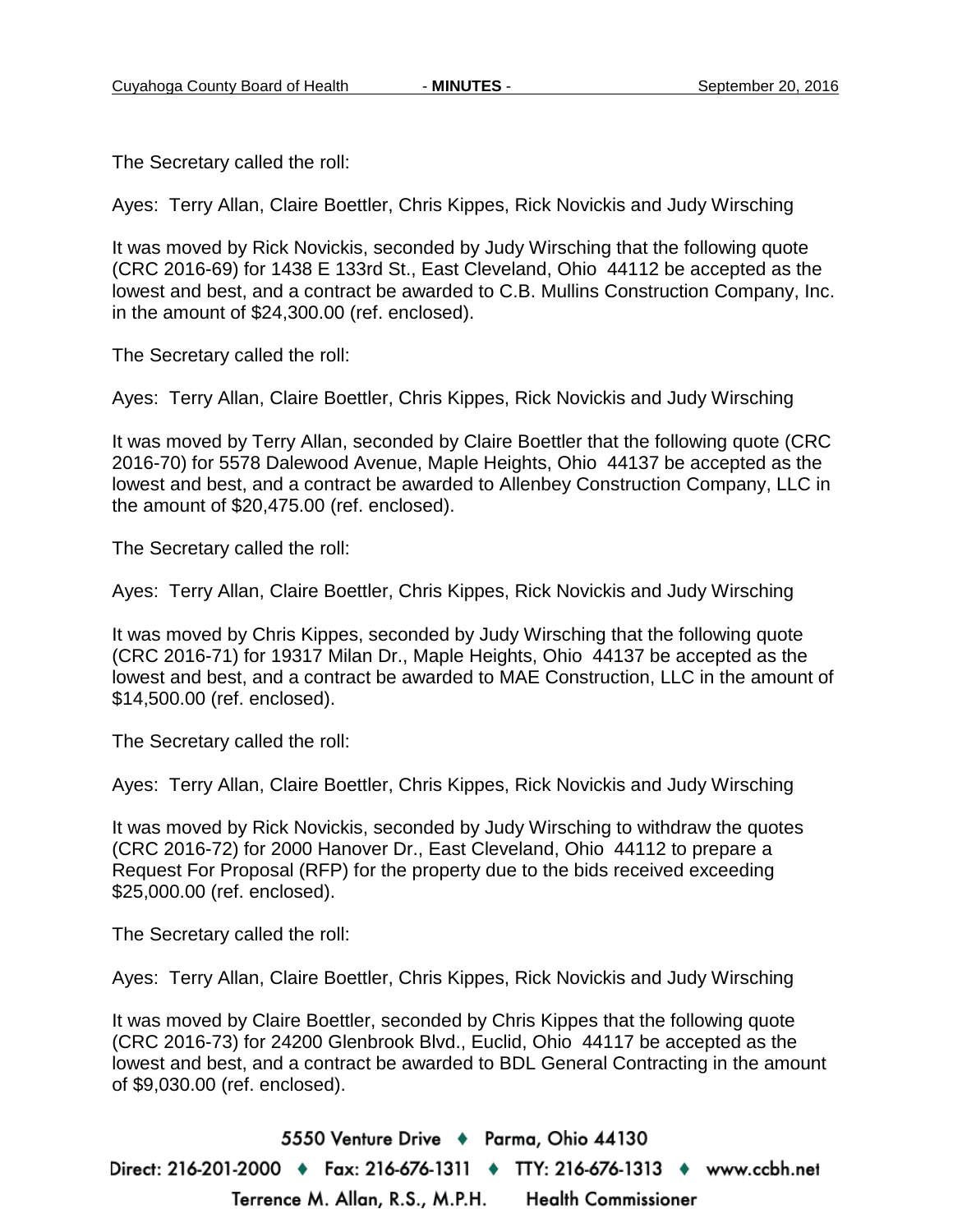The Secretary called the roll:

Ayes: Terry Allan, Claire Boettler, Chris Kippes, Rick Novickis and Judy Wirsching

It was moved by Judy Wirsching, seconded by Rick Novickis that the following quote (CRC 2016-74) for 13310 Christine Ave., Garfield Heights, Ohio 44105 be accepted as the lowest and best, and a contract be awarded to MAE Construction, LLC in the amount of \$7,315.00 (ref. enclosed).

The Secretary called the roll:

Ayes: Terry Allan, Claire Boettler, Chris Kippes, Rick Novickis and Judy Wirsching

It was moved by Terry Allan, seconded by Claire Boettler that the following quote (CRC 2016-75) for 3903 Redfern Rd., Parma, Ohio 44134 be accepted as the lowest and best, and a contract be awarded to Allenbey Construction Company, LLC in the amount of \$8,090.00 (ref. enclosed).

The Secretary called the roll:

Ayes: Terry Allan, Claire Boettler, Chris Kippes, Rick Novickis and Judy Wirsching

It was moved by Judy Wirsching, seconded by Rick Novickis that the following quote (CRC 2016-76) for 14217 Savannah Ave., East Cleveland, Ohio 44112 be accepted as the lowest and best, and a contract be awarded to C.B. Mullins Construction Company, Inc. in the amount of \$9,835.00 (ref. enclosed).

The Secretary called the roll:

Ayes: Terry Allan, Claire Boettler, Chris Kippes, Rick Novickis and Judy Wirsching

Expenditures: Contracts up to \$25,000

It was moved by Claire Boettler, seconded by Judy Wirsching that the contract (CRC 2016-77) with Area Temps, Inc. for temporary staffing services from September 1, 2016 through August 31, 2019 be moved to the next meeting of the Board on September 28, 2016 for approval due to the potential to exceed \$25,000.00 in expenditures over the term of the contract.

Presented by: Rebecca Burke on behalf of Najeebah Shine

Purpose: To establish a contract under which CCBH can request temporary staffing as needed to meet service deliverables.

Funding Source: Varies based on temporary staffing assignment.

5550 Venture Drive + Parma, Ohio 44130

Direct: 216-201-2000 ♦ Fax: 216-676-1311 ♦ TTY: 216-676-1313 ♦ www.ccbh.net Terrence M. Allan, R.S., M.P.H. **Health Commissioner**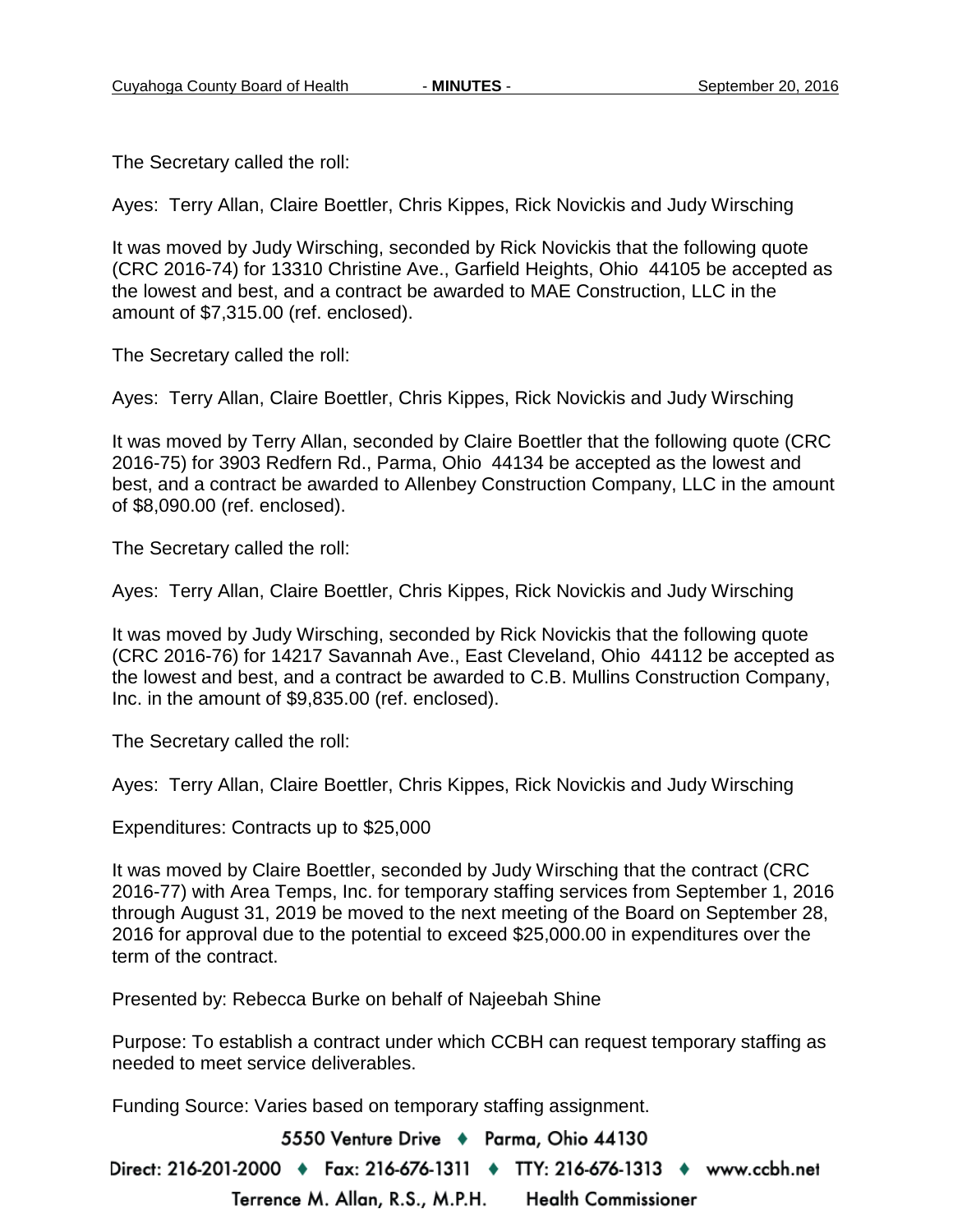The Secretary called the roll:

Ayes: Terry Allan, Claire Boettler, Chris Kippes, Rick Novickis and Judy Wirsching

It was moved by Judy Wirsching, seconded by Rick Novickis that the addendum (CRC 2016-78) to the contract with Tucker Landscaping, Inc. (Resolution 2015-49) for landscaping services to extend the end of the contract period from November 30, 2016 through November 30, 2017 be approved. The annual rate to be paid to Tucker Landscaping, Inc. to remain the same.

Presented by: Rebecca Burke

Purpose: To extend landscaping services for an additional year at the previously approved rate of \$4,500.00 annually and recommended landscaping services as priced in the contract.

Funding Source: 100% funded through CCBH General Revenue.

Ayes: Terry Allan, Claire Boettler, Chris Kippes, Rick Novickis and Judy Wirsching

It was moved by Terry Allan, seconded by Chris Kippes that the correction (CRC 2016- 79) to Resolution 2015-144 to provide for payment of not to exceed \$4,200.00 per annum to Bridgefront or its successors for a three year term ending July 31, 2018 be approved.

Presented by: Judy Wirsching

Purpose: To correct the previous resolution that reflected a payment amount of not to exceed \$4,200.00. Payment amount should have read not to exceed \$4,200.00 per year.

Funding Source: 100% funded through CCBH General Revenue.

The Secretary called the roll:

Ayes: Terry Allan, Claire Boettler, Chris Kippes, Rick Novickis and Judy Wirsching

Revenue Generating Agreements up to \$25,000

It was moved by Claire Boettler, seconded by Terry Allan that the addendum (CRC 2016-80) to the contract with Cigna (Resolution 2013-192) to include additional ancillary services effective October 1, 2016 be approved. Amount to be received shall be consistent with approved network/participating provider rates.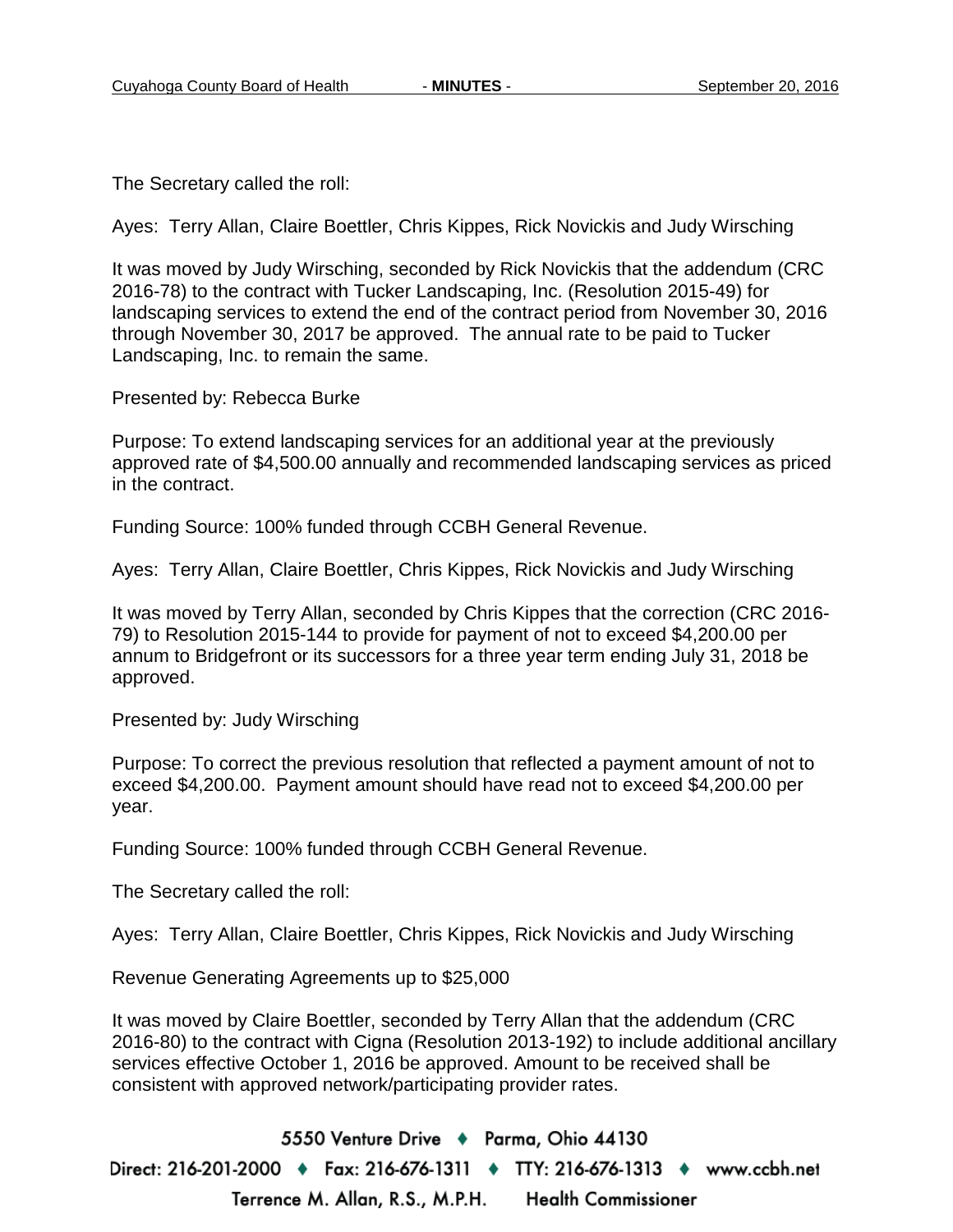Presented by: Marciea Stewart

Purpose: To add ancillary services to the covered services that CCBH as a network/participating provider is able to bill for.

The Secretary called the roll:

Ayes: Terry Allan, Claire Boettler, Chris Kippes, Rick Novickis and Judy Wirsching

**Contract Rescissions** 

None

Other Business - N/A

Public Comment - N/A.

Thereupon, it was moved by Judy Wirsching, seconded by Chris Kippes, that the following Motion be adopted:

BE IT RESOLVED that the meeting be adjourned at 2:16 p.m.

The Secretary called the roll:

Ayes: Terry Allan, Claire Boettler, Chris Kippes, Rick Novickis and Judy Wirsching

**Committee Chair** 

Clerk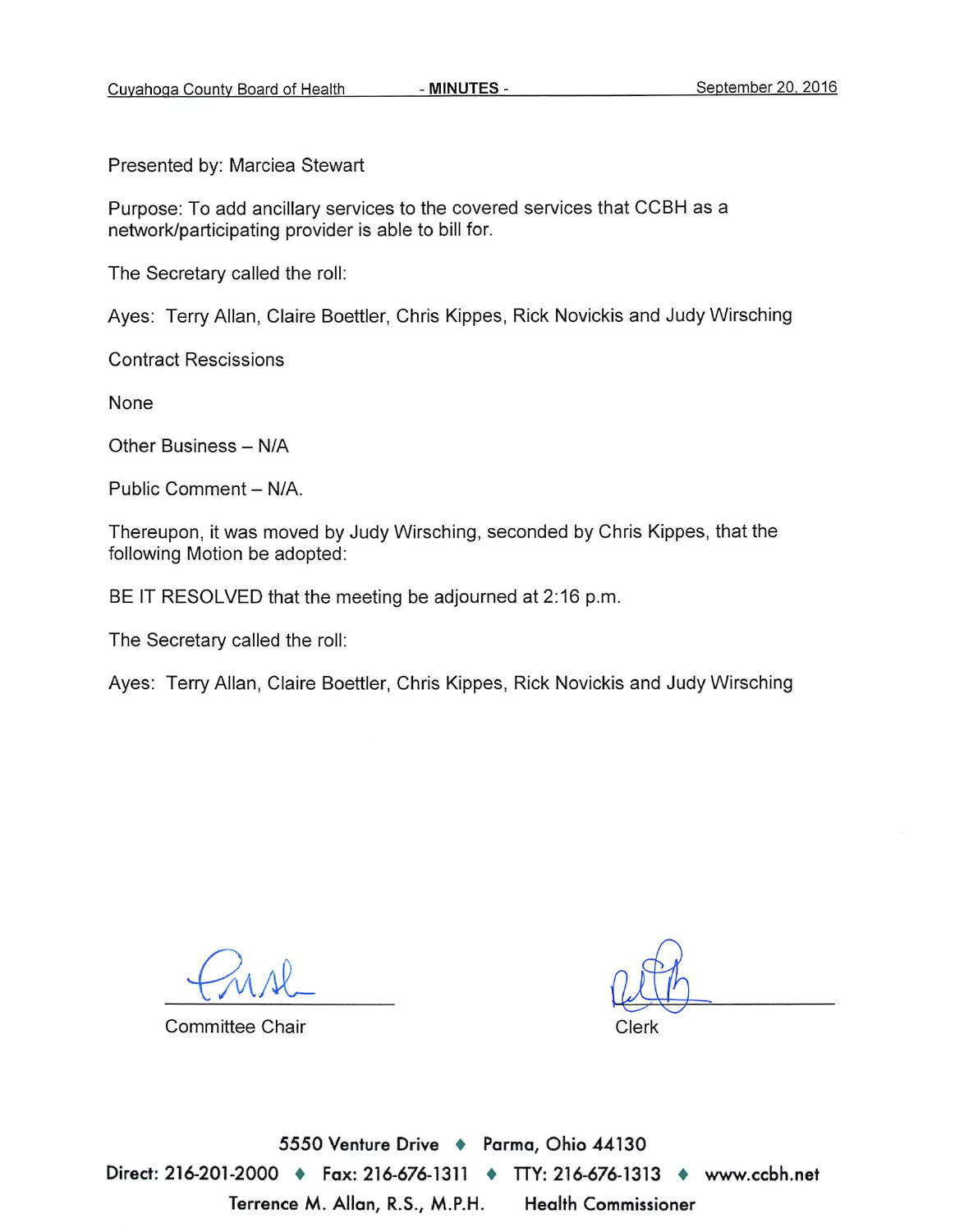#### **RFP RESULTS**

**Program:** Maternal and Child Health Program<br> **Title:** Community Engagement Community Engagement<br>2016-02 **RFP No:**<br>CRC No: **CRC No:** CRC 2016-56

#### **The following quotes were opened on:** September 6, 2016<br> **Opened by:** Wedad Alhamwi Wedad Alhamwi<br>Becki Burke Logged in by:

**NAME OF CONTRACTOR RECEIVED QUOTE** Neighborhood Leadership Institute 9/6/2016 9:30 \$55,000.00 Friendly Inn 9/6/2016 10:09 \$55,000.00

#### **Recommended award: Neighborhood Leadership Institute**

#### **Brief justification:**

CCBH is seeking entity to assist with the development and integration of grass roots community engagement to support the Ohio Equity Institute.

Neighborhood Leadership provided substantial evidence to support ability to effectively address needs of RFP and demonstrated a clear understanding of the relevance and impact of succussful community engagement. They have extensive experience with community engagement strategies that include resident recruitment and training, coalition building, and community strategy development. NLI provided acceptable staffing and project management plan to support successful implementation.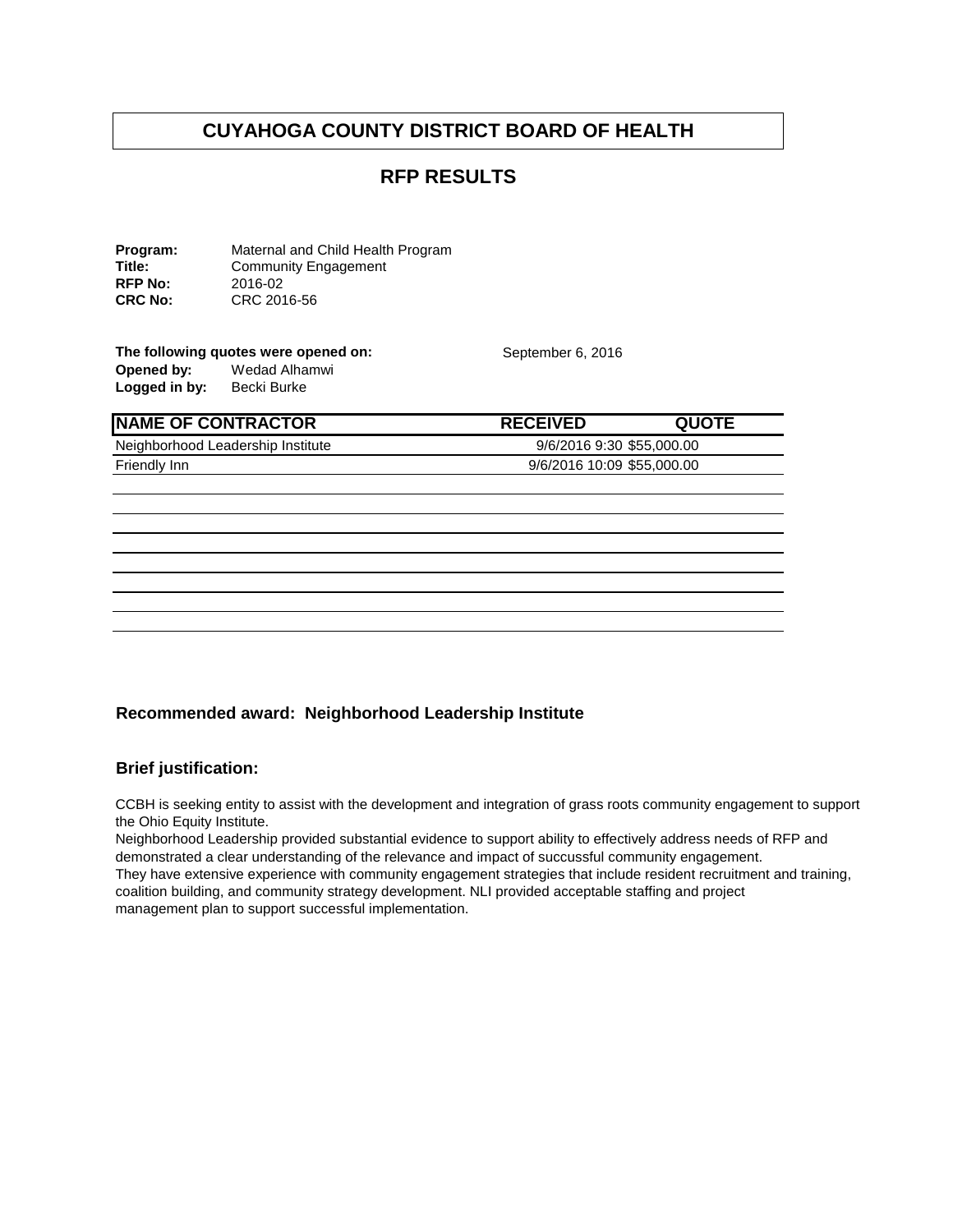#### **QUOTE RESULTS**

#### **Project Address**

**Name: Address: City,State, Zip:** East Cleveland, OH 44112**CRC No:** CRC 2016-67 Gwendolyn Lucas 1438 E.134

**The following quotes were received and opened:**

| <b>NAME OF CONTRACTOR</b>   | <b>QUOTE</b>     |             |
|-----------------------------|------------------|-------------|
|                             |                  |             |
| <b>CB Mullins</b>           | \$15,200         |             |
| <b>Green Home Solutions</b> | \$18,495         |             |
|                             |                  |             |
|                             |                  |             |
|                             |                  |             |
|                             |                  |             |
|                             |                  |             |
|                             |                  |             |
|                             |                  |             |
|                             |                  |             |
|                             | <b>ESTIMATE:</b> | \$18,170.00 |

**Recommended award: Mullins Construction**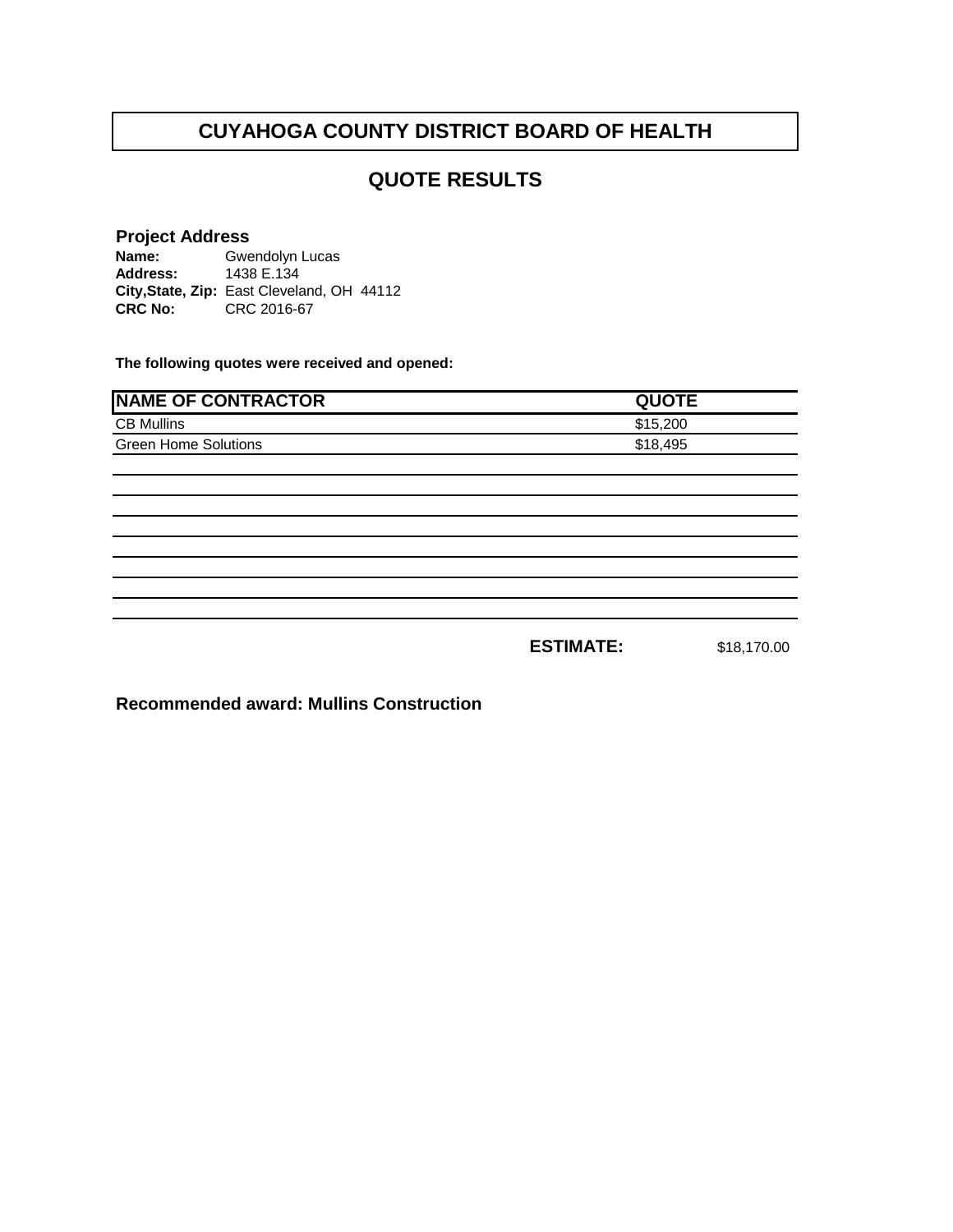#### **QUOTE RESULTS**

## **Project Address**

**Name: Address: City,State, Zip:** Lakewood, OH 44107**CRC No:** CRC 2016-68 Domingo Gomez 1589 Coutant Ave.

**The following quotes were received and opened:**

| <b>NAME OF CONTRACTOR</b>   | <b>QUOTE</b>     |             |
|-----------------------------|------------------|-------------|
| <b>CB Mullins</b>           | \$10,250         |             |
| <b>Green Home Solutions</b> | \$9,450          |             |
|                             |                  |             |
|                             |                  |             |
|                             |                  |             |
|                             |                  |             |
|                             |                  |             |
|                             |                  |             |
|                             |                  |             |
|                             |                  |             |
|                             | <b>ESTIMATE:</b> | \$13,815.00 |

**Recommended award: Green Home Solutions**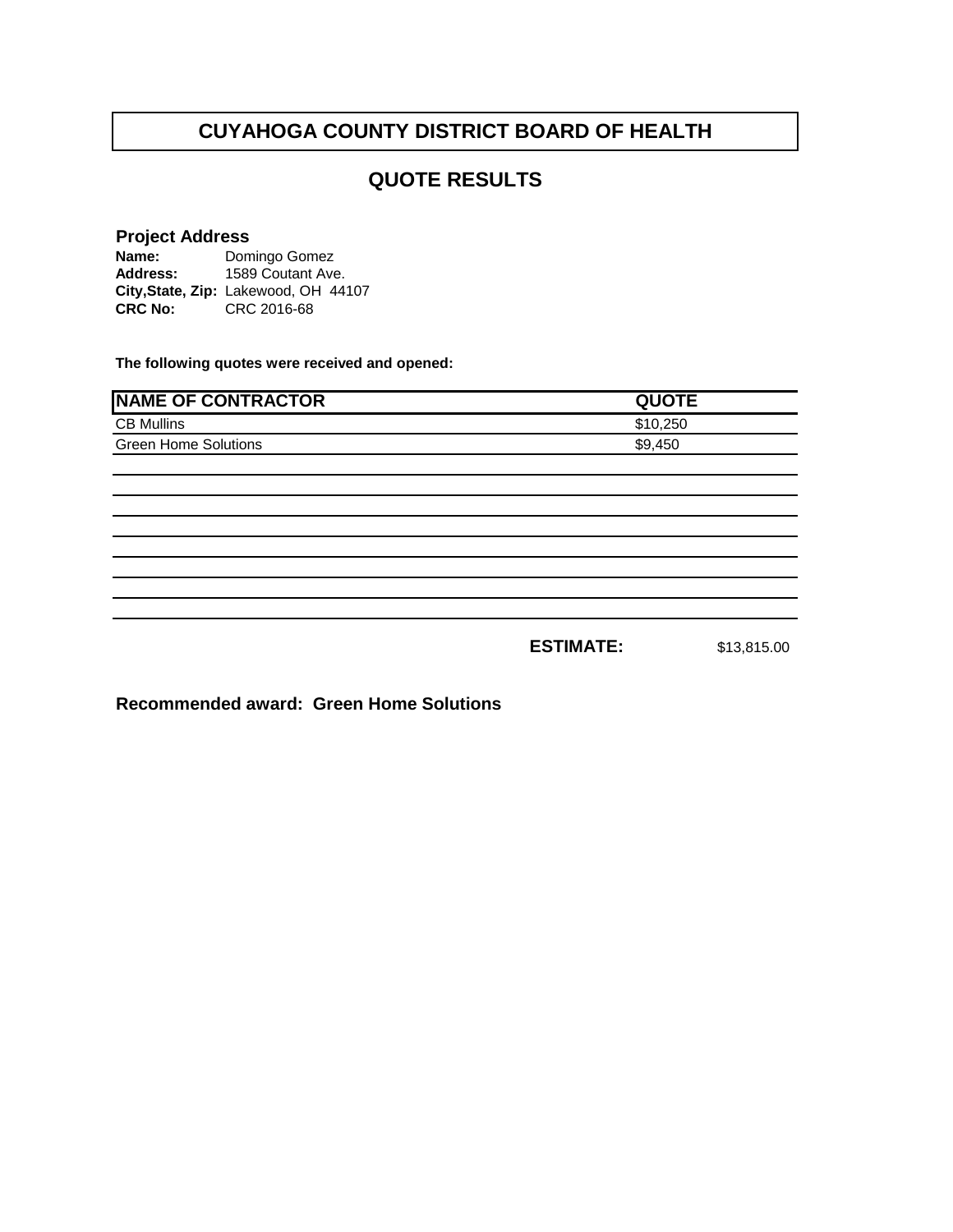#### **QUOTE RESULTS**

#### **Project Address**

**Name: Address: City,State, Zip:** East Cleveland, OH 44112**CRC No:** CRC 2016-69 Quinones Reed 1438 E.133rd St.

**The following quotes were received and opened:**

| <b>NAME OF CONTRACTOR</b>    | <b>QUOTE</b>                         |
|------------------------------|--------------------------------------|
| <b>Allenbey Construction</b> | \$16,330 VOID-incomplete bid package |
| <b>CB Mullins</b>            | \$24,300                             |
| <b>Green Home Solutions</b>  | \$30,865                             |
| <b>MCM Homeservices</b>      | \$29,075                             |
|                              |                                      |

**ESTIMATE:** \$24,885.00

**Recommended award: Mullins Construction**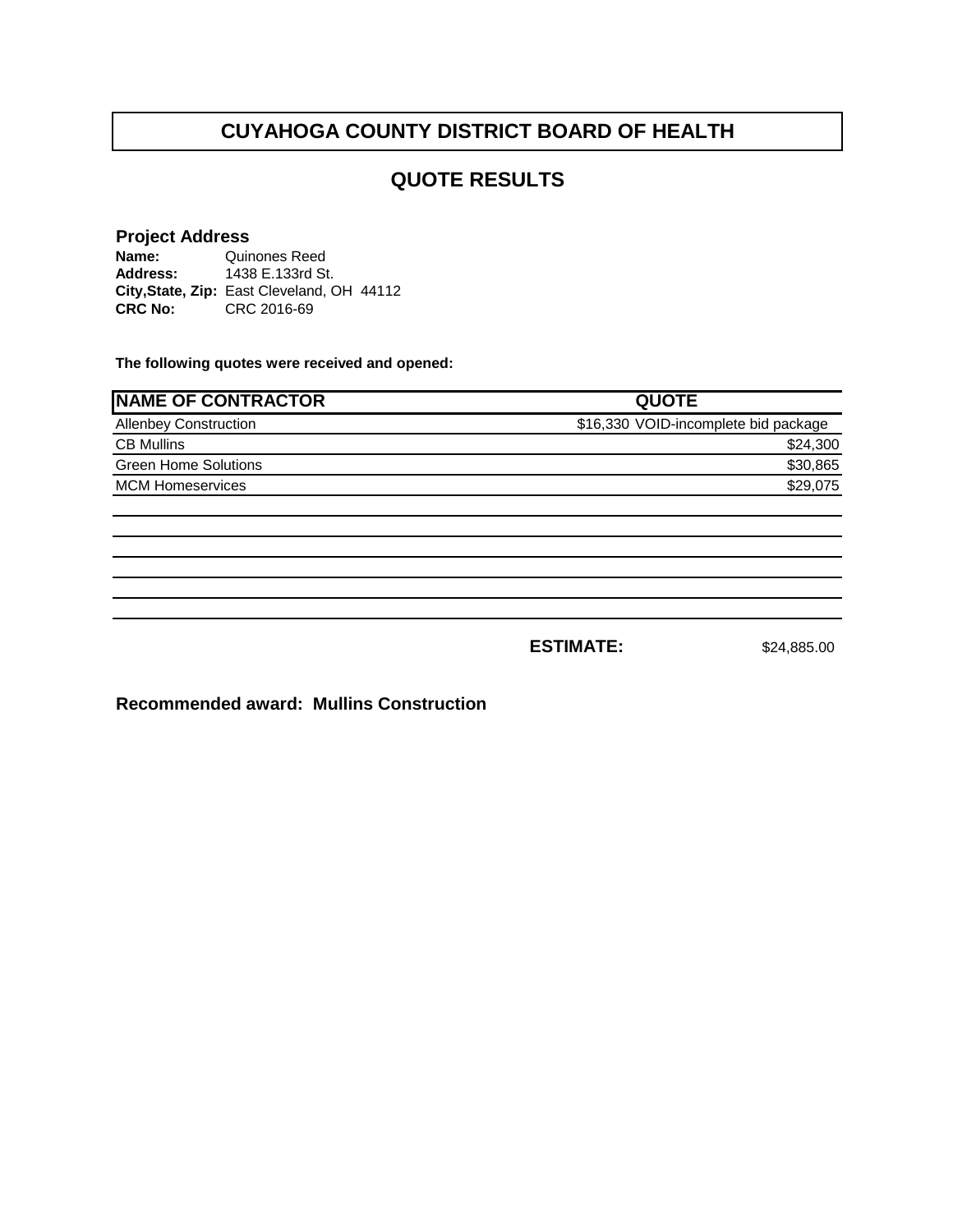#### **QUOTE RESULTS**

#### **Project Address**

**Name: Address: City,State, Zip:** Maple Hts., OH 44137**CRC No:** CRC 2016-70 Achana Brown 5578 Dalewood Ave.

**The following quotes were received and opened:**

| <b>NAME OF CONTRACTOR</b>    | <b>QUOTE</b> |
|------------------------------|--------------|
| <b>Allenbey Construction</b> | \$20,475     |
| <b>CB Mullins</b>            | \$21,200     |
| <b>MCM Homeservices</b>      | \$26,050     |
| <b>Trademark Industries</b>  | \$23,000     |
|                              |              |
|                              |              |
|                              |              |
|                              |              |
|                              |              |
|                              |              |
|                              |              |

**ESTIMATE:** \$26,860.00

**Recommended award: Allenbey Construction**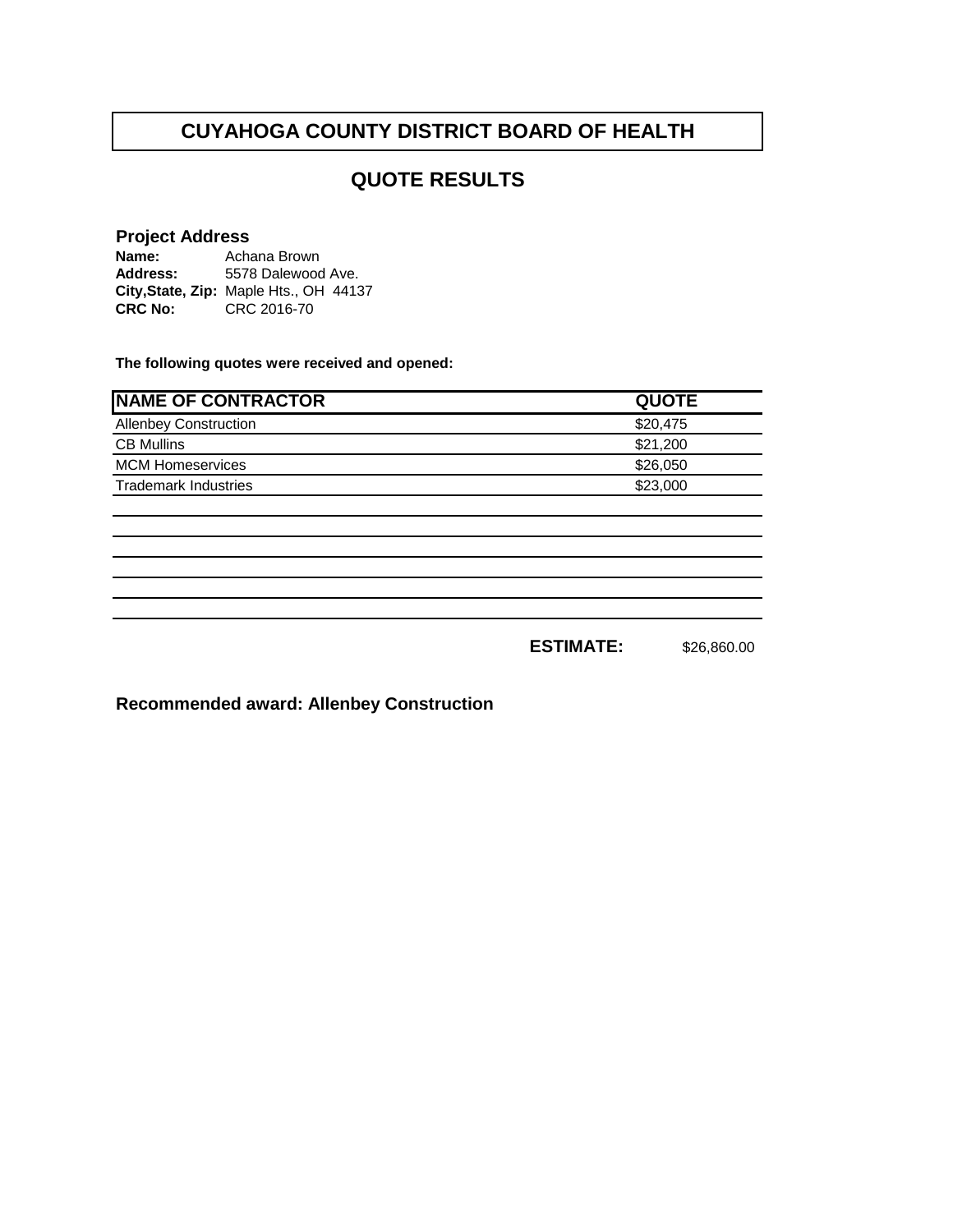#### **QUOTE RESULTS**

#### **Project Address**

**Name: Address: City,State, Zip:** Maple Hts., OH 44137**CRC No:** CRC 2016-71 Mortisha S. Ervin 19317 Milan Dr.

**The following quotes were received and opened:**

| <b>NAME OF CONTRACTOR</b>    | <b>QUOTE</b> |
|------------------------------|--------------|
| <b>Allebney Construction</b> | \$15,585     |
| <b>CB Mullins</b>            | \$16,325     |
| <b>Green Home Solutions</b>  | \$20,525     |
| <b>MAE Construction</b>      | \$14,500     |
|                              |              |
|                              |              |
|                              |              |

**ESTIMATE:** \$14,252.50

**Recommended award: MAE Construction**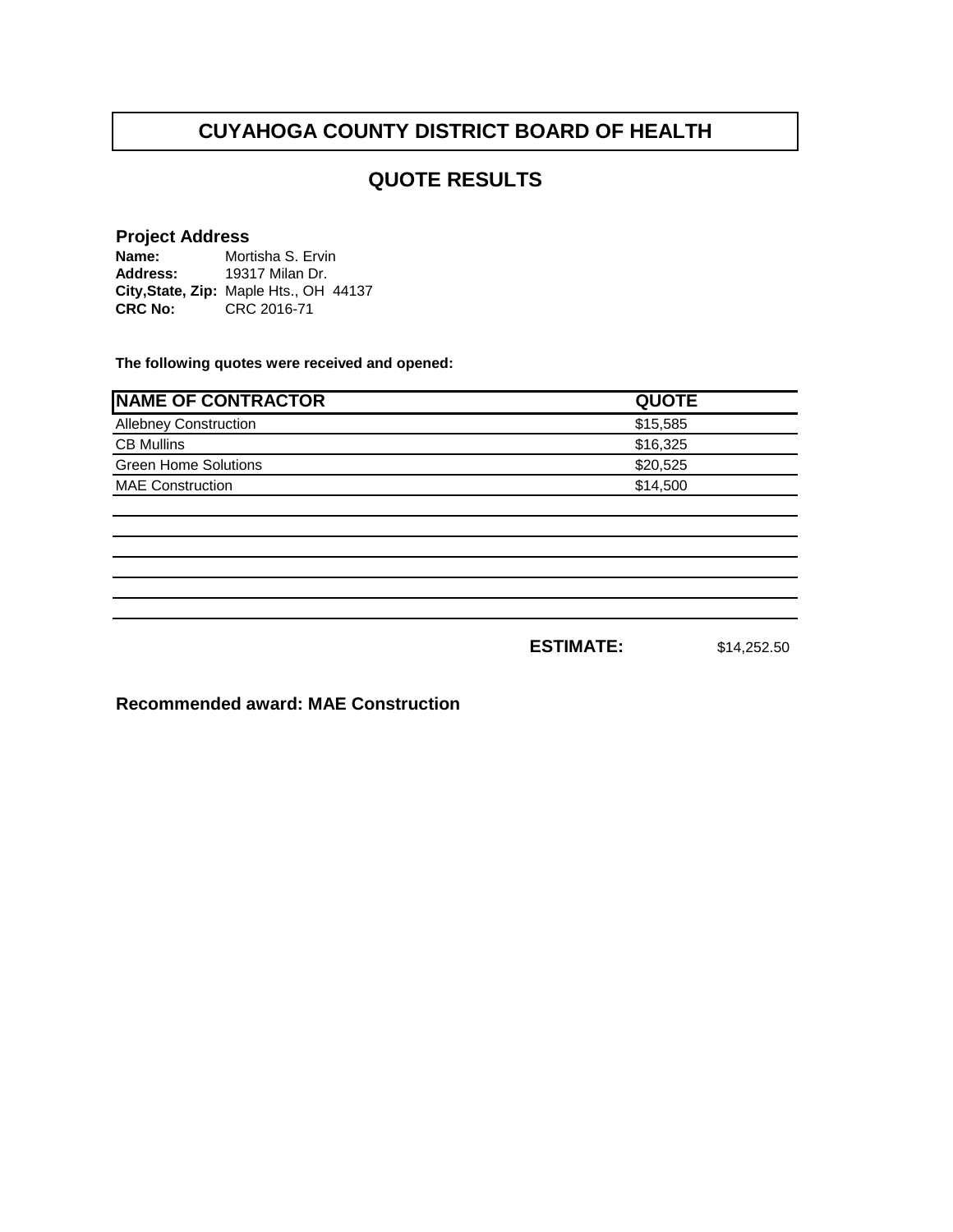#### **QUOTE RESULTS**

#### **Project Address**

**Name: Address: City,State, Zip:** East Cleveland, OH 44112**CRC No:** CRC 2016-72 Melanie Williams 2000 Hanover Dr.

**The following quotes were received and opened:**

| <b>NAME OF CONTRACTOR</b>    | <b>QUOTE</b> |
|------------------------------|--------------|
| <b>Allenbey Construction</b> | \$31,300     |
| <b>CB Mullins</b>            | \$25,350     |
| <b>Green Home Solutions</b>  | \$35,750     |
|                              |              |
|                              |              |
|                              |              |
|                              |              |
|                              |              |
|                              |              |
|                              |              |

**ESTIMATE:** \$ 22,675.00

**Recommended award: NO AWARD**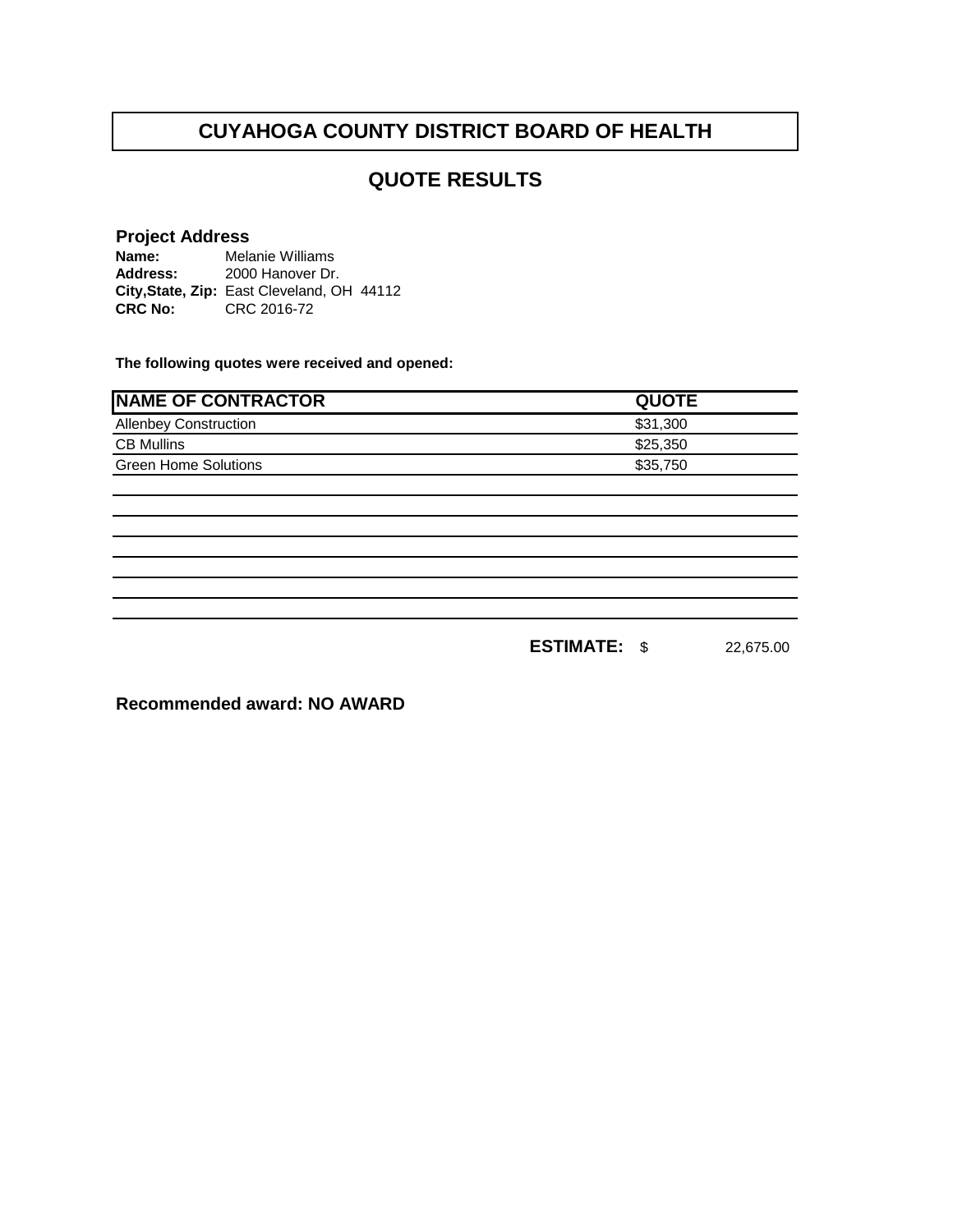#### **QUOTE RESULTS**

**Project Address<br>Name:** Floreece G. King **Name: Address: City,State, Zip:** Euclid, OH 44117**CRC No:** CRC 2016-73 Floreece G. King 24200 Glenbrook Blvd.

**The following quotes were received and opened:**

| <b>NAME OF CONTRACTOR</b>      | <b>QUOTE</b> |
|--------------------------------|--------------|
| <b>Allenbey Construction</b>   | \$12,300     |
| <b>BDL General Contracting</b> | \$9,030      |
| <b>CB Mullins</b>              | \$9,175      |
| <b>Green Home Solutions</b>    | \$13,875     |
| <b>MAE Construction</b>        | \$12,115     |
| <b>Trademark Industries</b>    | \$13,105     |
|                                |              |
|                                |              |
|                                |              |
|                                |              |

**ESTIMATE:** \$ 11,580.00

**Recommended award: BDL General Construction**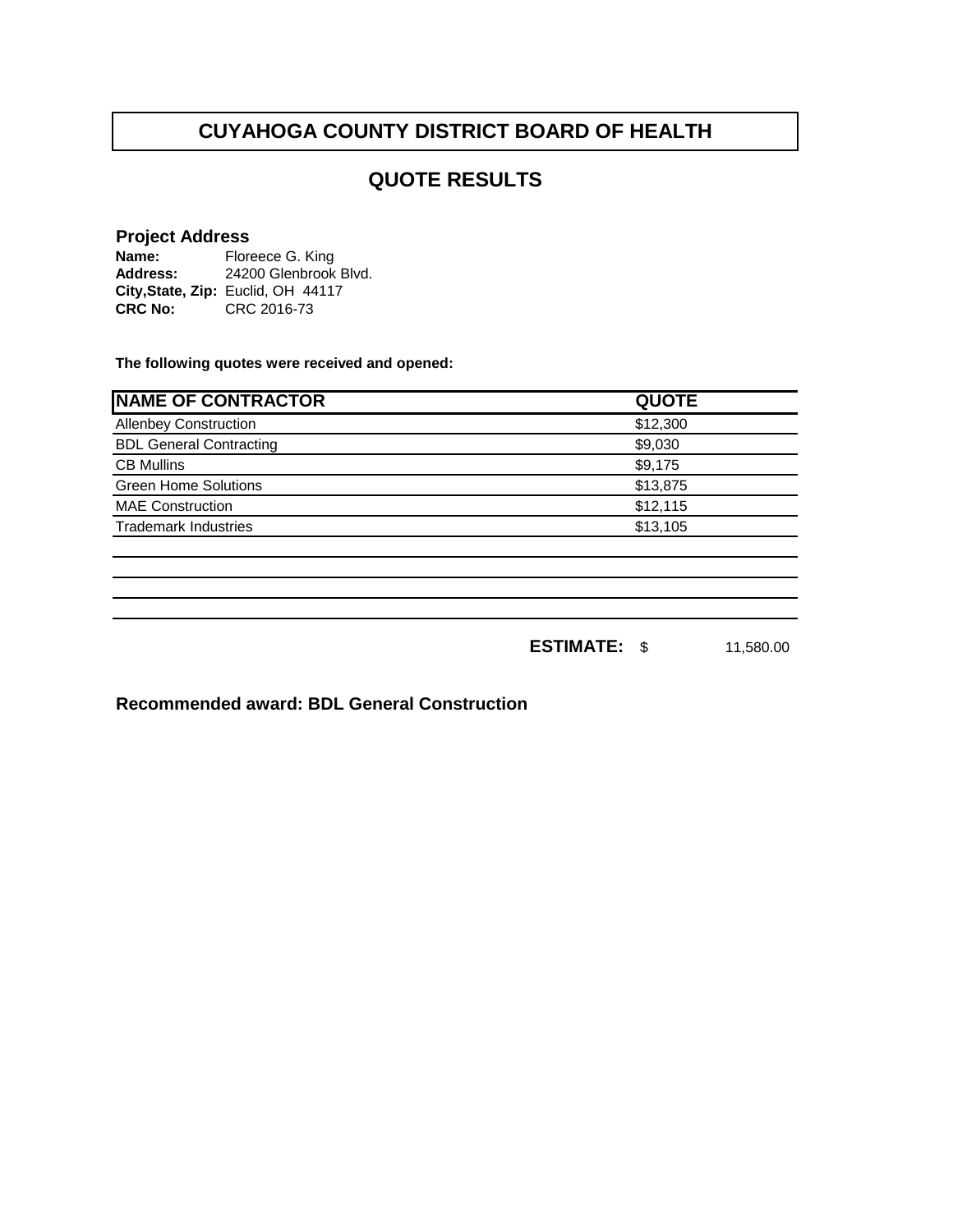#### **QUOTE RESULTS**

#### **Project Address**

| Name:          | Cassaundra Perry                          |  |  |
|----------------|-------------------------------------------|--|--|
| Address:       | 13310 Christine Ave.                      |  |  |
|                | City, State, Zip: Garfield Hts., OH 44105 |  |  |
| <b>CRC No:</b> | CRC 2016-74                               |  |  |

**The following quotes were received and opened:**

| <b>NAME OF CONTRACTOR</b>    | <b>QUOTE</b> |
|------------------------------|--------------|
| <b>Allenbey Construction</b> | \$8,860      |
| <b>CB Mullins</b>            | \$8,985      |
| <b>MAE Construction</b>      | \$7,315      |
| <b>Trademark Industries</b>  | \$7,500      |
|                              |              |
|                              |              |
|                              |              |
|                              |              |

**ESTIMATE:** \$7,835.00

**Recommended award: MAE Construction**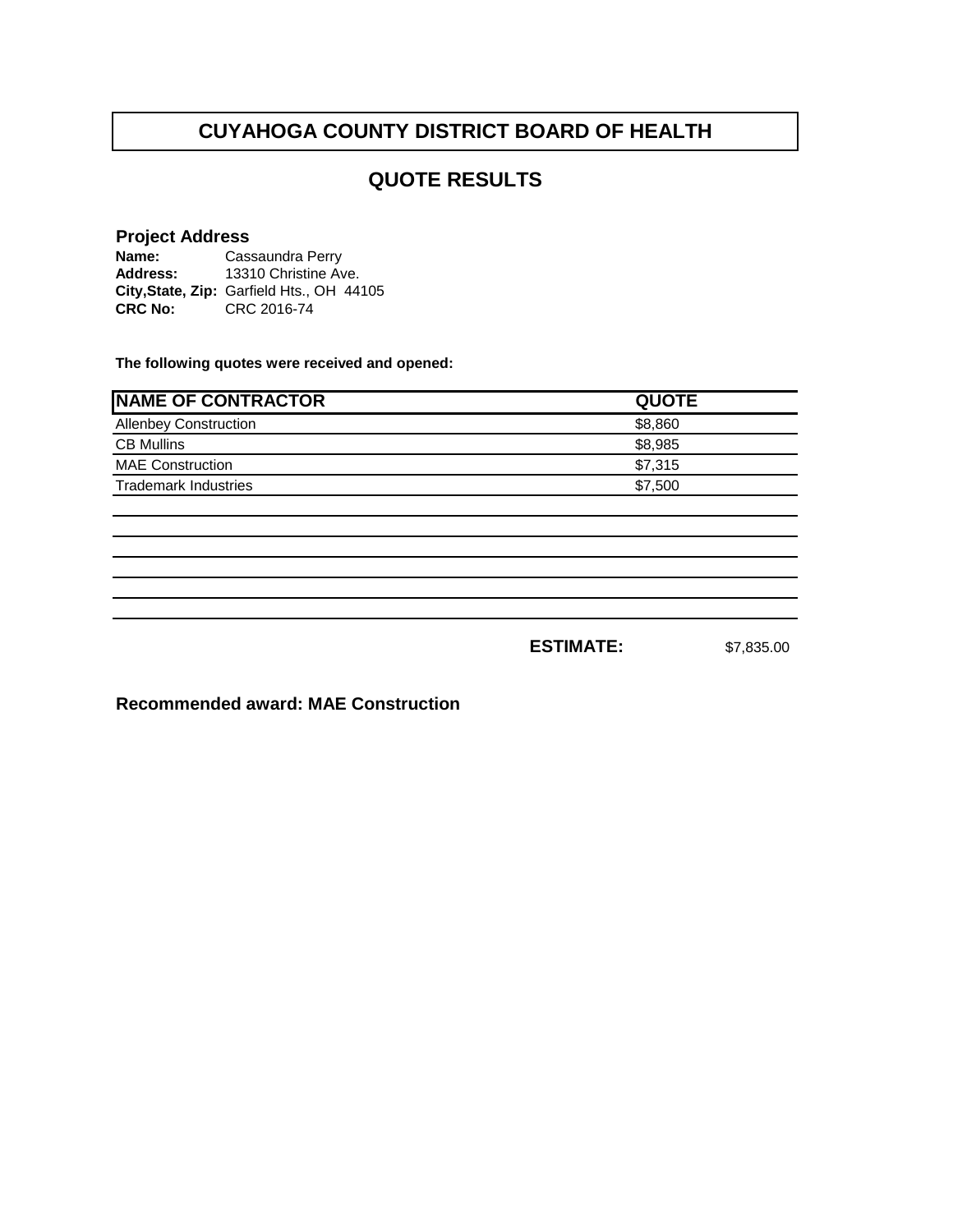#### **QUOTE RESULTS**

#### **Project Address**

**Name: Address: City,State, Zip:** Parma, OH 44134**CRC No:** CRC 2016-75 Morcos Zaki 3903 Redfern Rd

**The following quotes were received and opened:**

| <b>NAME OF CONTRACTOR</b>      | <b>QUOTE</b>     |            |
|--------------------------------|------------------|------------|
| <b>Allenbey Construction</b>   | \$8,090          |            |
| <b>BDL General Contracting</b> | \$8,300          |            |
| <b>CB Mullins</b>              | \$8,800          |            |
| <b>Trademark Industries</b>    | \$10,770         |            |
|                                |                  |            |
|                                |                  |            |
|                                |                  |            |
|                                |                  |            |
|                                |                  |            |
|                                | <b>ESTIMATE:</b> | \$9,820.00 |

**Recommended award: Allenbey Construction**